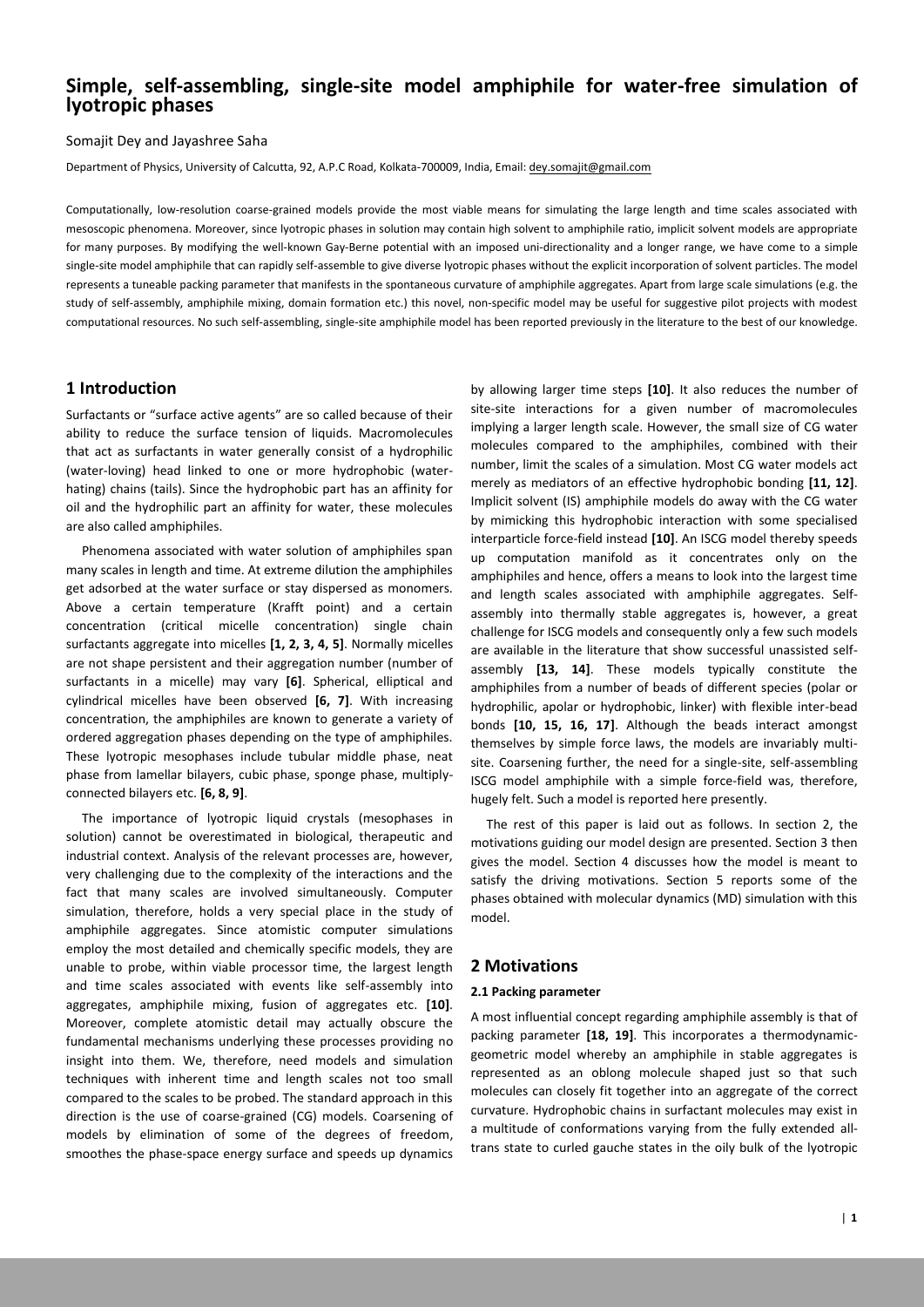mesophases. Packing parameter, *P* is a ratio between a "steric area",  $a<sub>s</sub>$ , in connection to this incompressible hydrophobic bulk and an "average equilibrium area",  $a_e$ , at the aggregate-water interface [19]. Let  $V_{\scriptscriptstyle{hp}}$  denote the average hydrophobic volume per amphiphile in a close packed aggregate. If *hp l* be an appropriate weighted average of hydrophobic chain length over all relevant conformations then,  $a_s = V_{hp} / l_{hp}$ . Therefore,  $P = V_{hp} / (a_e l_{hp})$  [19]. FIG.1 and 2 illustrate the essential ideas.  $a_e$  depends upon many factors such as headgroup size, hydration of the headgroup, presence of salt in solution, protonation, hydrophobic tail length etc. **[20, 19]**. *Vhp* depends on the number of hydrophobic chains, saturation of chains, thermal chain conformation distribution etc. *hp l* for alkanes is, to a good approximation, 80% of the extended chain length **[19]**.

#### **2.2 Hydration forces**

Water molecules are more localised in the neighbourhood of the hydrophilic groups. Any displacement of amphiphile aggregates, therefore, perturbs hundreds of water molecules that then resist the aggregate motion with energy on the scale of the aggregates. These hydration forces prevent aggregates from coming into contact. Hydrophilic group identity and methylation, hydrophobic chain conformation and heterogeneity all may affect the hydration of surfactants. Hydration force is generally considered to decay exponentially with distance between the aggregates with distance scale of 1-3 Å **[21]**.

#### **2.3 Self-assembly**

Free energy gain in transfer of hydrophobic chains from water to oily bulk is the main driving force for surfactant self-assembly **[22, 23, 24, 25]**. Formation of the water-hydrocarbon interface and headgroup repulsion, however, acts against it **[25, 26]**. Loss of entropy due to orientational confinement in aggregates also acts as a limiting cause **[25]**. The net effect can be modelled with directed



FIG.1: Packing parameter illustration with  $P < 1$ . a) Hydrated hydrophilic part in grey, equilibrium headgroup area  $a_e$  as black **disc, single hydrophobic tail as black chain, chain enclosing**  ellipsoid volume  $V_{hp}$  and length  $l_{hp}$  . b) Equivalent oblong profile in black with top surface area  $a_e$  and bottom surface area  $a_s$  . This **profile fits perfectly into a close packed aggregate with positive surface curvature as in micelles.**



**FIG.2: Packing parameter illustration with**  $P = 1$ **. Shades bear the same meaning as in FIG.1. a) Surfactant with double hydrophobic chains. b) The oblong profile fits perfectly into a close packed aggregate with zero curvature as in lamellar bilayers.**

amphiphiles interacting through short range forces favouring certain relative orientations to others. FIG.3 shows five of these orientations in order of decreasing preference from left to right with arrows directed towards the headgroup from the tail of the amphiphile. Phenomenology suggests that the side-side parallel configuration of two surfactants, *a*, should be more favourable than the corresponding anti-parallel configuration, *c*, as flipping of amphiphiles is a relatively rare phenomenon in amphiphile aggregates. End-end anti-parallel configuration with hydrophilic heads away from each other, *b*, is similarly favourable compared to *c*. However, hydrophobic interaction and lipophilic (oil-loving) cohesion favours *a* over *b*. Hydration pressure, repelling hydrated headgroups in vicinity of each other, makes the end-end headgroup facing configuration *e* unfavourable compared to *c*. Hydrophobic and lipophilic interactions also suggest that the end-end parallel configuration *d* should be favourable compared to *e* but unfavourable compared to *c*.

 From previous modelling efforts it is known that Lennard-Jones (LJ) like forces with typical  $r^{-7}$  attractive tail ( $r =$  distance) are



**FIG.3: Relative orientations of amphiphiles in order of decreasing preference from** *a* **to** *e***. Directed arrow significance also shown with a single chain surfactant cartoon. Light and dark shades used for purposes of clarity.**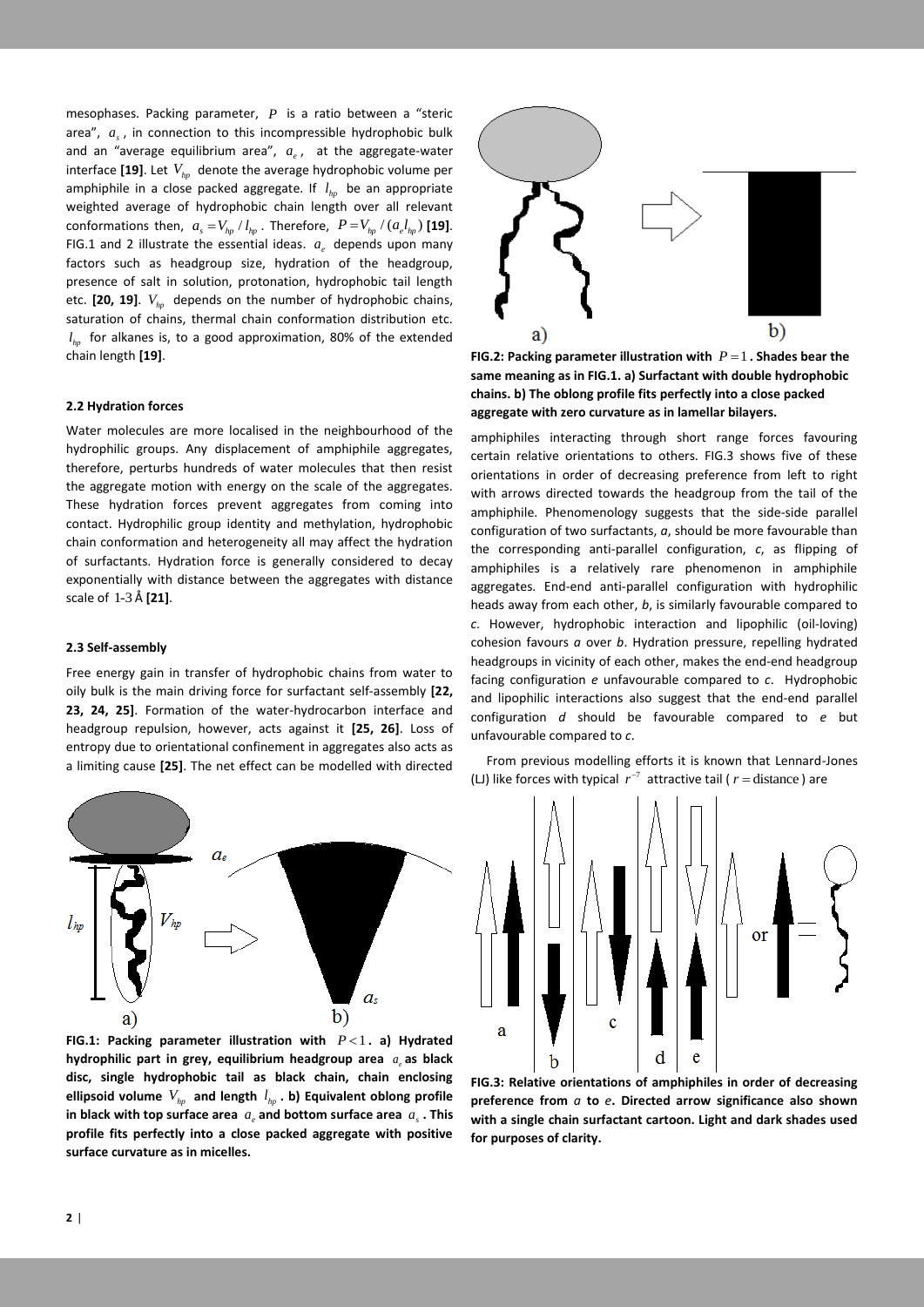unable to show unassisted self-assembly into stable fluid aggregates in simulations. Interactions with somewhat longer range are commonly deemed necessary for solvent-free self-assembly **[14]**.

## **3 Model**

Our model amphiphile consists of a soft-core, directed prolate spheroid with a tuneable anisotropic force-field. Spheroid geometry appears most prominently in the popular Gay-Berne (GB) force-field and since our model is inspired by it having some terms in common, we first present the GB model **[27]**.

#### **3.1 Gay-Berne force field**

Taking two identical spheroids  $i$  and  $j$  with centres at  $\mathbf{r}_i$  and  $\mathbf{r}_j$ and major (or minor) axis along unit vectors  $\hat{\mathbf{u}}_i$  and  $\hat{\mathbf{u}}_j$ , the GB ellipsoidal contact distance is given by

$$
\sigma_{GB}(\hat{\mathbf{r}}, \hat{\mathbf{u}}_i, \hat{\mathbf{u}}_j) = \sigma_0 \left[ 1 - \frac{1}{2} \chi \{ \frac{\left( \hat{\mathbf{r}} . \hat{\mathbf{u}}_i + \hat{\mathbf{r}} . \hat{\mathbf{u}}_j \right)^2}{1 + \chi(\hat{\mathbf{u}}_i \cdot \hat{\mathbf{u}}_j)} + \frac{\left( \hat{\mathbf{r}} . \hat{\mathbf{u}}_i - \hat{\mathbf{r}} . \hat{\mathbf{u}}_j \right)^2}{1 - \chi(\hat{\mathbf{u}}_i \cdot \hat{\mathbf{u}}_j)} \} \right]^{-\frac{1}{2}}, \tag{1}
$$

where  $\hat{\mathbf{r}} = (\mathbf{r}_i - \mathbf{r}_j) / r$ , *r* being the centre-centre distance. Above, the anisotropy parameter  $\chi$ is given by  $\{(\sigma_e/\sigma_s)^2 - 1\} / \{(\sigma_e/\sigma_s)^2 + 1\}$  where  $\sigma_e(\sigma_s)$  means the end-end (side-side) contact distance.  $\sigma_{\scriptscriptstyle GB}$ , scaled by  $\sigma_{\scriptscriptstyle 0}$ , determines the steric profile of the GB ellipsoid. The overall GB potential is given as

$$
V_{GB}(r, \hat{\mathbf{r}}, \hat{\mathbf{u}}_i, \hat{\mathbf{u}}_j) = 4\varepsilon_0 \varepsilon^{\nu} \varepsilon_{GB}^{\mu} (R^{-12} - R^{-6}),
$$
 (2)

where  $R = (r - \sigma_{GB} + \sigma_0) / \sigma_0$  and  $\varepsilon = \{1 - \chi^2 (\hat{\mathbf{u}}_i \cdot \hat{\mathbf{u}}_j)^2\}^{-1/2}$ ,  $\varepsilon_0, v, \mu$ are parameters. The term  $\varepsilon_{\scriptscriptstyle GB}$  refers to an energy ellipsoid and has formal similarity with  $\sigma_{\scriptscriptstyle GB}^{}$  as

$$
\varepsilon_{GB}(\hat{\mathbf{r}}, \hat{\mathbf{u}}_i, \hat{\mathbf{u}}_j) = 1 - \frac{1}{2} \chi' \{ \frac{(\hat{\mathbf{r}}, \hat{\mathbf{u}}_i + \hat{\mathbf{r}}, \hat{\mathbf{u}}_j)^2}{1 + \chi'(\hat{\mathbf{u}}_i, \hat{\mathbf{u}}_j)} + \frac{(\hat{\mathbf{r}}, \hat{\mathbf{u}}_i - \hat{\mathbf{r}}, \hat{\mathbf{u}}_j)^2}{1 - \chi'(\hat{\mathbf{u}}_i, \hat{\mathbf{u}}_j)},
$$
(3)

 $\chi'$  being related to the anisotropy in well-depth.

#### **3.2 The amphiphile model**

FIG.4 depicts the model we envisage as a directed spheroid against a realistic cartoon of a single chain and a double-chain surfactant.  $\hat{\mathbf{u}}$  is now taken to concur with this directionality. With a GB like

ellipsoidal core, our model potential then reads,  
\n
$$
V(r, \hat{\mathbf{r}}, \hat{\mathbf{u}}_i, \hat{\mathbf{u}}_j) = 4\varepsilon_0 (R^{-12} - R^{-6} + 1/4) - \varepsilon_{\text{wd}}(\hat{\mathbf{r}}, \hat{\mathbf{u}}_i, \hat{\mathbf{u}}_j), \text{ if } r < r_i
$$
\n
$$
= s(r)\varepsilon_{\text{wd}}(\hat{\mathbf{r}}, \hat{\mathbf{u}}_i, \hat{\mathbf{u}}_j), \text{ if } r_i \le r < r_i
$$
\n
$$
= 0, \text{ otherwise.}
$$
\n(4)

Above,  $r_i = (2^{1/6} - 1)\sigma_0 + \sigma_{GB}$  and  $r_u = r_i + \text{range}$ , where range signifies the tuneable range of interaction.  $s(r)$  is a cubic switching signmes the turneable range of interaction:  $s(r)$  is a cubic switching function given by  $s(r) = (r_u - r)^2 (3r_l - 2r - r_u) / \text{range}^3$ . The all essential anisotropic well-depth function  $\varepsilon_{\text{wd}}(\hat{\mathbf{r}}, \hat{\mathbf{u}}_i, \hat{\mathbf{u}}_j)$  is given as<br>  $\varepsilon_{\text{wd}} = \varepsilon_0 [v_1(\hat{\mathbf{u}}_i \cdot \hat{\mathbf{u}}_j) + v_2(\hat{\mathbf{u}}_i \cdot \hat{\mathbf{r}} - \hat{\mathbf{u}}_j \cdot \hat{\mathbf{r}}) - v_3(\hat{\mathbf{u}}_i \cdot \hat{\mathbf{r}})(\hat{\mathbf{u}}_$ 

$$
\mathcal{E}_{\text{wd}} = \varepsilon_0 [\nu_1(\hat{\mathbf{u}}_i \cdot \hat{\mathbf{u}}_j) + \nu_2(\hat{\mathbf{u}}_i \cdot \hat{\mathbf{r}} - \hat{\mathbf{u}}_j \cdot \hat{\mathbf{r}}) - \nu_3(\hat{\mathbf{u}}_i \cdot \hat{\mathbf{r}})(\hat{\mathbf{u}}_j \cdot \hat{\mathbf{r}}) + 1]^{\nu_0} \varepsilon_{GB}(\hat{\mathbf{r}}, \hat{\mathbf{u}}_i, \hat{\mathbf{u}}_j)
$$
 (5)

 $V_0, V_1, V_2, V_3$  are four parameters to be input externally along with the parameter  $\chi'$  associated with  $\varepsilon_{\scriptscriptstyle GB}(\hat{\bf r},\hat{\bf u}_i,\hat{\bf u}_j)$  . The next section



**FIG.4: Our model ISCG amphiphile as a directed spheroid with anisotropic interactions interpreted as single or double chain surfactants with hydrated headgroup.**

discusses this and the choice of parameters in more detail.

## **4 Interpretations**

For any  $\hat{\mathbf{r}}, \hat{\mathbf{u}}_i, \hat{\mathbf{u}}_j$  the generic r dependence of the model potential is shown in FIG.5. As is readily seen, the attractive tail falls more slowly compared to the LJ type potentials hence fulfilling the need for a longer range (Sec. 2.3). The variability of range here should offer a tuneable thermal stability of the amphiphile aggregates as in the other models in literature with tuneable range **[15]**.

 Orientational preferences, as in FIG.3, are achieved in our model via differences in well-depths for different orientations. For example, inter-amphiphile repulsions in configurations *d* and *e* in FIG.3 are modelled with negative well-depths (FIG.6). A familiar interaction where relative orientations of two directed vectors are energetically distinguished is the dipole-dipole interaction. The first and third term within square brackets in equation (5) are actually inspired by similar terms in the dipole-dipole interaction. It may also be noted that the repulsive tail in FIG.6 can be approximated as an exponential decay reminiscent of the distance dependence of



**FIG.5:**  $V(r)$  for some choice of  $\hat{\mathbf{r}}, \hat{\mathbf{u}}_i, \hat{\mathbf{u}}_j$  such that  $\sigma_{GB} = 1$  and  $\varepsilon_{wd} = 1$ . range  $= 2$ .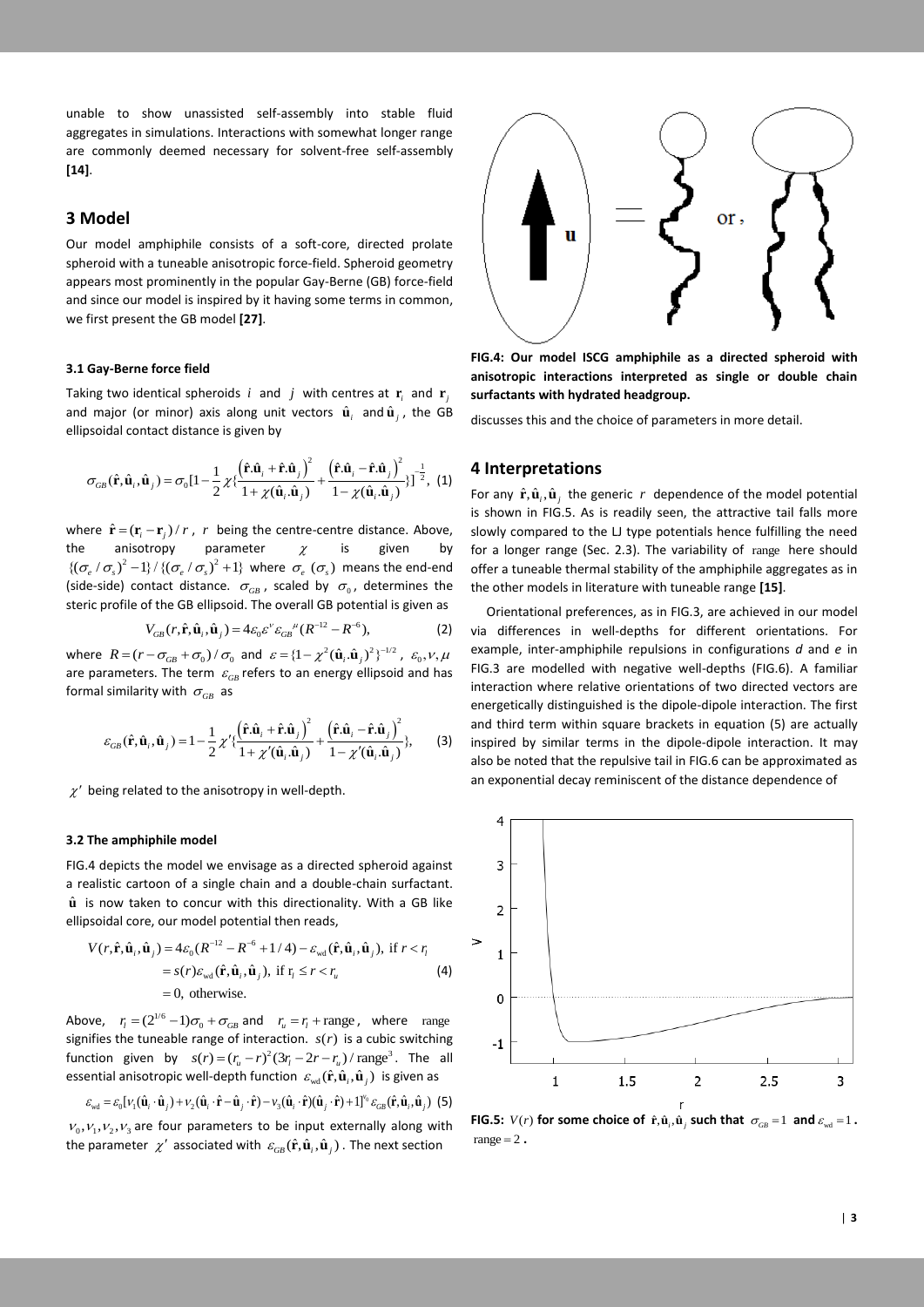

FIG.6: Everything same as in FIG.5 except  $\varepsilon_{\text{wd}} = -1$  . The dotted line **depicts an exponential fitted to the tail part.**

the hydration forces (Sec. 2.2).

 Well-depth for the cross (X) configuration of the two spheroids is  $\varepsilon_{\text{0}}$ from equation (5). For the end-end configuration  $\varepsilon_{GB} = (1 - \chi')/(1 + \chi')$  (=  $\varepsilon_e$ , say) as obtained from equation (3). Hence we can also use  $\varepsilon_e$  instead of  $\chi'$  as a parameter. If the welldepth for the  $a$  and  $c$  configurations (FIG.3) are given as  $\lceil ad \rceil$  and  $wd_c$  then from equation (5),

$$
wd_a = \varepsilon_0 (\nu_1 + 1)^{\nu_0} \tag{6}
$$

$$
wd_c = \varepsilon_0 (1 - \nu_1)^{\nu_0} \tag{7}
$$

Solving these gives  $v_0, v_1$  (It is, however, necessary that  $v_0$  be odd as otherwise the negative well-depths required to produce the above-mentioned repulsions will never be generated). Similarly, the knowledge of well-depths corresponding to the remaining three configurations in FIG.3 simultaneously give  $v_2, v_3$  and  $\chi'$  (or equivalently  $\varepsilon_{_e}$ ). In other words, the five parameters in the welldepth function (equation (5)), therefore, are able to completely reproduce the order (and degree) of preference of the simplest characteristic model configurations (FIG.3). If we take

$$
V_0 > 0,\t\t(8)
$$

then from equations (6) and (7), and the order of preference  $wd_a > wd_c$  , we have the inequality

$$
\nu_1 + 1 > 1 - \nu_1 > 0
$$
  
or,  $1 > \nu_1 > 0$ . (9)

Proceeding similarly with the other configurations in FIG.3, in the given order of preference, we find

$$
V_1 + V_2 > V_3 \t\t(10)
$$

$$
V_1 < V_3 - 1. \tag{11}
$$

The condition  $wd_a > wd_b > wd_c$  gives upper and lower bounds on  $\varepsilon_{_e}$  as  $v_0$  ( 1  $\qquad$  )<sup> $V_0$ </sup>

$$
\left(\frac{1+\nu_1}{1-\nu_1+2\nu_2+\nu_3}\right)^{\nu_0} > \varepsilon_e > \left(\frac{1-\nu_1}{1-\nu_1+2\nu_2+\nu_3}\right)^{\nu_0}.\tag{12}
$$

The inequalities (8)-(12) serve in checking the consistency of any simple choice of the parameters.

 As we proceed from the most preferred configuration, *a*, in FIG.3 to the next preferred orientation, *b*, by gradually increasing the angle  $\theta$  (FIG.7) between the spheroids,  $\hat{\mathbf{u}}_i \cdot \hat{\mathbf{u}}_j$  and  $\varepsilon_{GB}$  decrease while  $\hat{\mathbf{u}}_i \cdot \hat{\mathbf{r}} - \hat{\mathbf{u}}_j \cdot \hat{\mathbf{r}}$  and  $-(\hat{\mathbf{u}}_i \cdot \hat{\mathbf{r}})(\hat{\mathbf{u}}_j \cdot \hat{\mathbf{r}})$  increase. This implies a crossover with a maximum  $\varepsilon_{\text{wd}}$  (equation (5)) at some  $\theta$  , say  $\theta_{\text{max}}$ , between 0 and  $\pi$ . This orientation is preferred even to configuration *a* in FIG.3, and is actually the most preferred orientation (FIG. 8). As evident from FIG.7, this minimum energy configuration can be taken to represent a packing parameter model (Sec. 2.1, FIG.1, 2) with interim angle  $\theta_{\text{max}}$  between its long sides. For  $\theta_{\text{max}} \neq 0$ , therefore, a non-zero curvature is expected in the aggregates. Other model parameters remaining constant,  $\theta_{\text{max}}$ increases with increasing  $\varepsilon_e$ . Hence,  $\varepsilon_e$  (or  $\chi'$ ) can be regarded as the parameter governing phase curvature or packing parameter.

 In view of the above discussion, our generic single-site model amphiphile can be interpreted as any surfactant with a polar head and apolar tail(s) treating both the hydrated headgroup and the hydrophobic and lipophilic tail interactions implicitly. It may be noted that mixtures of amphiphiles of different species can easily be modelled by choosing parameters of the inter-species interaction differently from the intra-species ones. However, all species must have the same length as interaction of spheroids of two different lengths has no interpretation in our model.

## **5 Computer simulations**

In the absence of any explicit aqueous phase for pressure coupling, NVT molecular dynamics (MD) was performed instead of NPT with the above model for systems of identical amphiphiles **[28, 29]**. It may, however, be noted that for sufficiently homogeneous systems and periodic bilayers appropriate barostatting may be designed **[30]**. The Nose-Hoover (NH) algorithm was employed for the canonical thermostatting, carefully avoiding the Toda oscillation as far as possible **[31, 32, 33]**. Sufficiently large time steps were used without compromising the desired conservation of an appropriate quantity that remains conserved in NH MD **[33]**. A simple integrator for linear molecules was used to rotate the uniaxial spheroids **[34]**. Microcanonical NVE simulations were also undertaken that gave results consistent with the NVT ones **[28, 29]**. Here, however, only the NVT results will be reported. The relevant expressions for the forces and torques are given in the Appendix. Periodic boundary conditions and a fixed cubic simulation box were employed for all



**FIG.7: a) Angle**  $\theta_{\text{max}}$  **between two directed spheroids with directed** axes  $\hat{\mathbf{u}}_i$  and  $\hat{\mathbf{u}}_j$ . b) Equivalent packing parameter model.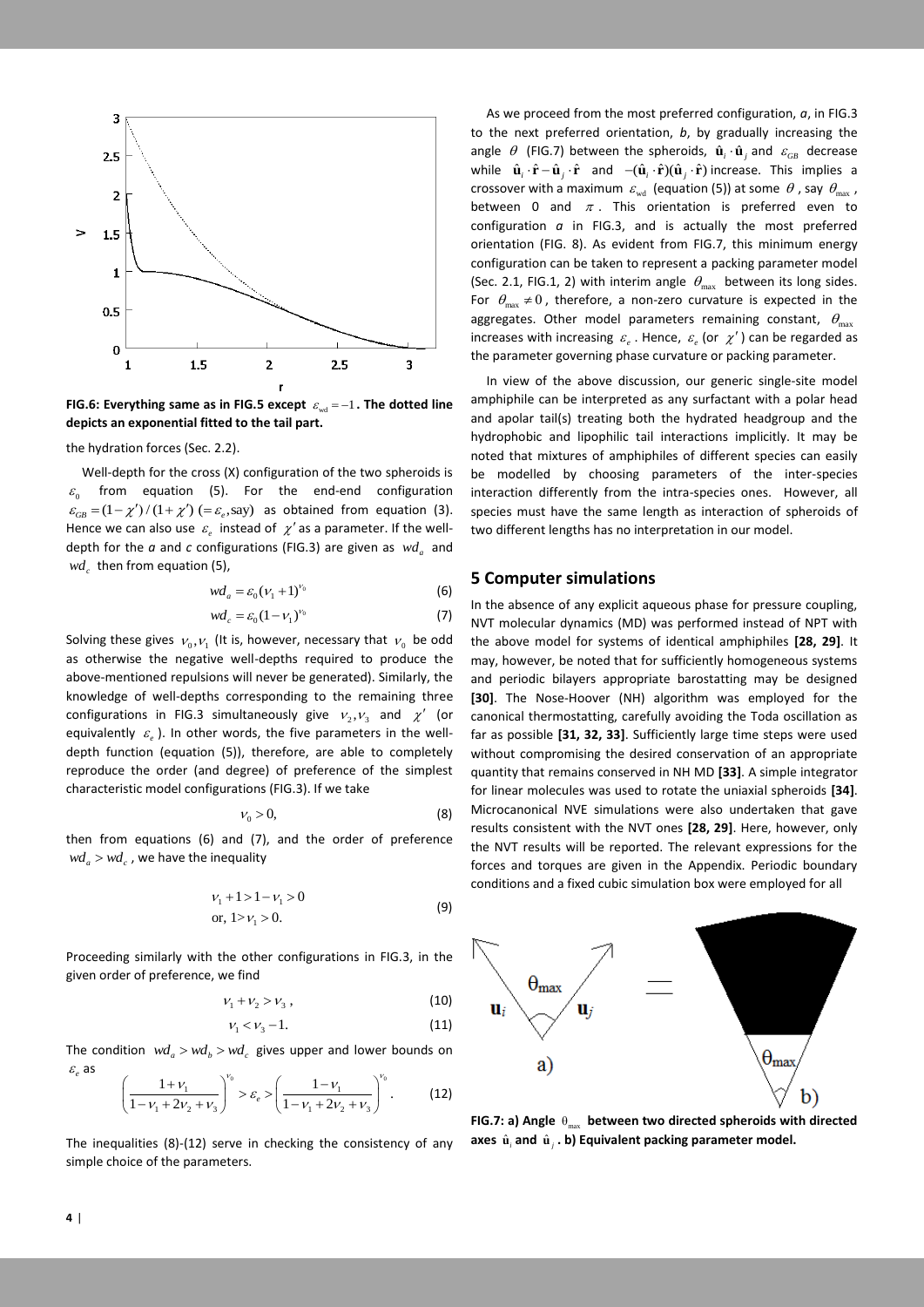

FIG.8: Well-depth, as a function of  $\theta$  for configurations as in **FIG.7a). Choice of parameters:**  $v_0 = 1, v_1 = 0.8, v_2 = 4, v_3 = 3, \varepsilon_e = 0.12$ .

the simulations. System sizes (number of amphiphiles) chosen were 256, 500, 1372 and 6912. All simulations were performed on a desktop computer.

 Self-assembly from randomised initial configurations was found to be quite rapid with aggregates forming within 3000 (micelles) to 4000 (bilayers) steps. This is at par with some established multi-site ISCG models [13, 14]. Increasing  $\varepsilon_e$  while retaining rest of the parameters in our model as constants, phases with more and more positive curvature were obtained. This trend was consistently reproduced for varying parameter choices and system sizes. For a given choice of parameters, however, system size affects the density at which a specific phase is to be formed.

Stable bilayers and micelles were obtained for a range of  $\varepsilon_e$ depending on the temperature. Stability was checked by complete disassembly through heating followed by cooling to the temperature under study. The phases, if regained, would most likely be stable.

 Under suitable conditions box-spanning stable bilayers forming neat phase **[6]** were obtained (FIG.9). Otherwise, many bilayer patches remained in the simulation box. Sometimes multiply connected ramp structures were observed. Although no sealed vesicles were obtained, curved bilayers reminiscent of vesicular cross-sections were observed at large system sizes (of the order of 1000 particles in the simulation box). Configurations like pores, passages and necks were also observed at these system sizes [35]. At lower temperatures and low values of  $\varepsilon_{\scriptscriptstyle e}$ , crystal-like gel phases were observed with long range ordering as opposed to the fluid bilayer phases (no long-range ordering) at the other end of the spectrum **[15]**. FIG.10 shows that the root-mean-square displacement from the equilibrium stable bilayer initial configuration in FIG.9 increases with MD steps. Sans long range order, the bilayer in FIG.9 is thus seen to be fluid indeed **[28]**. With increasing length of the model spheroid, interdigitation became prominent in the (gel like) smectic A **[6]** configuration.

At very high  $\varepsilon_e$ , spherical micelles were obtained (FIG.11). Micelles were also found to arrange themselves in a cubic crystal as in an isotropic phase [6]. For  $\varepsilon_{\scriptscriptstyle e}$  with values interim between the



**FIG.9: Stable bilayer;** 1372 **particles in cubic simulation box with FIG.9: Stable bilayer;** 1372 particles in cubic simulation box with periodic boundary;  $v_0 = 1$ ,  $v_1 = 0.8$ ,  $v_2 = 4$ ,  $v_3 = 3$ ,  $\varepsilon_e = 0.052$ , range=3; amphilphile moment of inertia = 4, length = 3, temperature = 2.5in amphilphile moment of inertia  $= 4$ , lengh  $= 3$ , temperature  $= 2.5$  in **reduced units. Dark spheres signify headgroups for directed surfactants.**

bilayers and spherical micelles, cylindrical and ellipsoidal micelles were found often in coexistence with spherical micelles (FIG.12). Micelles were generally seen to be thermally more stable compared to bilayers.

## **6 Conclusions**

 A simple, single-site, coarse grained model amphiphile has been presented for implicit solvent simulations of lyotropic phases. The model is able to show rapid unassisted self-assembly into aggregates with diverse morphology from micelles to bilayers. Inspired by Gay-Berne mesogens it consists of a uniaxial directed spheroidal core. Effective hydrophobicity and hydration pressure is mimicked by varying well-depths inspired by terms in the wellknown dipole-dipole interaction. The model amphiphile bears close resemblance to the packing parameter concept prevalent in the field of lyotropic aggregation.

 *In silico* simulations with this model were also reported. Different lyotropic phases were successfully generated for varying choices of



**FIG.10: Post equilibration RMS displacement for 15000 steps from the configuration in FIG. 9**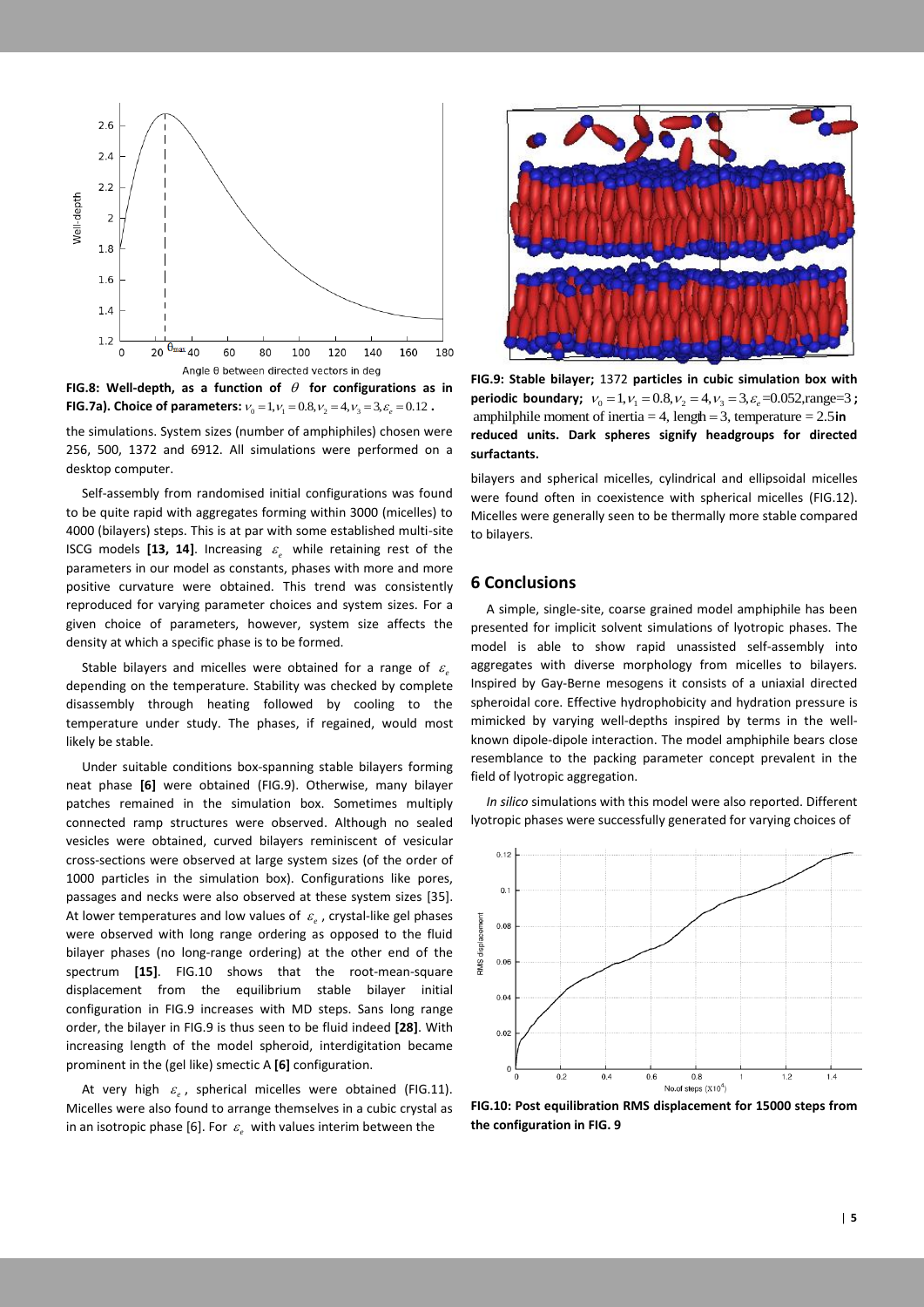

**FIG.11: Micelles. Model parameters are same as in FIG.9 except**   $\varepsilon_e = 0.15$  and temperature=2.0 here. System size = 500 particles **within cubic simulation box. Dark spheres signify headgroups for directed surfactants.**

model parameters. A study of mixtures of different amphiphiles modelled with different such parameter sets is currently being pursued by the present authors.

 Self-assembling ISCG amphiphiles currently available in the literature broadly fall into two classes. Some invoke a realistic molecular architecture **[30]** while others use a single chain of beads **[15, 16, 17]**. Some models are intended to reproduce general elastic or mesoscopic properties of amphiphile aggregates while others are calibrated to reproduce more microscopic features like area per amphiphile in lamellar bilayers under vanishing surface tension **[13]**. Ours is a non-specific qualitative model that shows unassisted self-assembly into diverse lyotropic phases and hence is suitable for



**FIG.12: Cylindrical and ellipsoidal micelles. Model parameters**  same as in FIG.11 except  $\varepsilon_e = 0.13$  now. Dark spheres signify **headgroups for directed surfactants.**

generic mesoscopic studies. Other such non-specific models are invariably multi-site making explicit use of polar and apolar beads to represent hydrophilic and hydrophobic portions respectively. Ours is unique in its use of a simple single-site anisotropic interaction with imposed directionality for implicit treatment of both the hydrated polar headgroup and the hydrophobic interaction. No such self-assembling, single-site amphiphile model has been reported previously in the literature to the best of our knowledge.

 The present model responds to a long-standing need for an efficient single-site model in context of simulating large scale phenomena emerging from aggregation of nano-scale molecules. Such phenomena span cellular biology, lyotropic solution based industries, and pure soft matter physics. Studies of these lyotropic phases are scarce compared to the thermotropic liquid crystals due to computational complexities. Simple single-site anisotropic interaction models like Gay-Berne ellipsoids have contributed significantly in the thermotropic studies. With the present model the same is hoped in the field of lyotropic liquid crystals.

## **Acknowledgements**

One of the authors (S.D) is grateful to CSIR for financial assistance in terms of a Junior Research Fellowship under File No. 09/028(0960)/2015-EMR-I. Simulations were run on computers provided under the UPE-UGC scheme.

#### **Appendix: expressions for forces and torques**

The force exerted on amphiphile i by amphiphile j is  $\mathbf{F}_{ij} = -\nabla_{\mathbf{r}}V$ and that on *j* by *i* is  $\mathbf{F}_{ji} = -\mathbf{F}_{ij}$ . Now,

$$
\overrightarrow{\nabla}_{r}V = \frac{\partial V}{\partial r}\hat{\mathbf{r}} + \frac{1}{r}[\overrightarrow{\nabla}_{\hat{r}}V - \{(\overrightarrow{\nabla}_{\hat{r}}V).\hat{\mathbf{r}}\}\hat{\mathbf{r}}]
$$
\n
$$
= \left\{\frac{\partial V}{\partial r} - \frac{(\overrightarrow{\nabla}_{\hat{r}}V).\hat{\mathbf{r}}}{r}\right\}\hat{\mathbf{r}} + \frac{1}{r}\overrightarrow{\nabla}_{\hat{r}}V.
$$
\n(13)

The torque on *i* due to *j* is given by  $\mathbf{T}_{ij} = -\hat{\mathbf{u}}_i \times \nabla_{\hat{\mathbf{u}}_i} V$  and that due to *i* on *j*, by  $\mathbf{T}_{ji} = -\hat{\mathbf{u}}_j \times \nabla_{\hat{\mathbf{u}}_j} V$  . However,  $\mathbf{F}_{ij}$ ,  $\mathbf{T}_{ij}$  and  $\mathbf{T}_{ji}$  are related by the vector equation,  $\mathbf{T}_{ji} + \mathbf{T}_{ij} + \mathbf{r} \times \mathbf{F}_{ij} = 0$ . This follows directly from the rotational invariance of  $V(r, \hat{\mathbf{r}}, \hat{\mathbf{u}}_i, \hat{\mathbf{u}}_j)$  [36]. It is, therefore, sufficient to have the expressions for  $\partial V / \partial r$ ,  $\nabla_{\dot{r}} V$  and  $\nabla_{\hat{\mathbf{u}}_i}V$  in order to obtain all the necessary forces and torques from them.

$$
\frac{\partial V}{\partial r} = 24\varepsilon_0 (2R^{-13} - R^{-7}) / \sigma_0, \text{ if } r < r_i
$$
  
= 
$$
\frac{6(r_u - r)(r - r_i)\varepsilon_{\text{wd}}(\hat{\mathbf{r}}, \hat{\mathbf{u}}_i, \hat{\mathbf{u}}_j)}{\text{range}^3}, \text{ if } r_i \le r < r_u
$$
 (14)

 $= 0$ , otherwise. Now,

$$
\overrightarrow{\nabla}_{\hat{\mathbf{r}}/\hat{\mathbf{u}}_i} V = -\frac{\partial V}{\partial r} \overrightarrow{\nabla}_{\hat{\mathbf{r}}/\hat{\mathbf{u}}_i} \sigma_{GB} - \overrightarrow{\nabla}_{\hat{\mathbf{r}}/\hat{\mathbf{u}}_i} \varepsilon_{\text{wd}}, \text{ if } r < r_i
$$
\n
$$
= s(r) \overrightarrow{\nabla}_{\hat{\mathbf{r}}/\hat{\mathbf{u}}_i} \varepsilon_{\text{wd}}, \text{ if } \mathbf{r}_i \leq r < r_u
$$
\n
$$
= 0, \text{ otherwise.}
$$
\n
$$
(15)
$$

To get  $\nabla_{\hat{\mathbf{r}}/\hat{\mathbf{u}}_i} \sigma_{GB}$  and  $\nabla_{\hat{\mathbf{r}}/\hat{\mathbf{u}}_i} \varepsilon_{wd}$  , note that defining